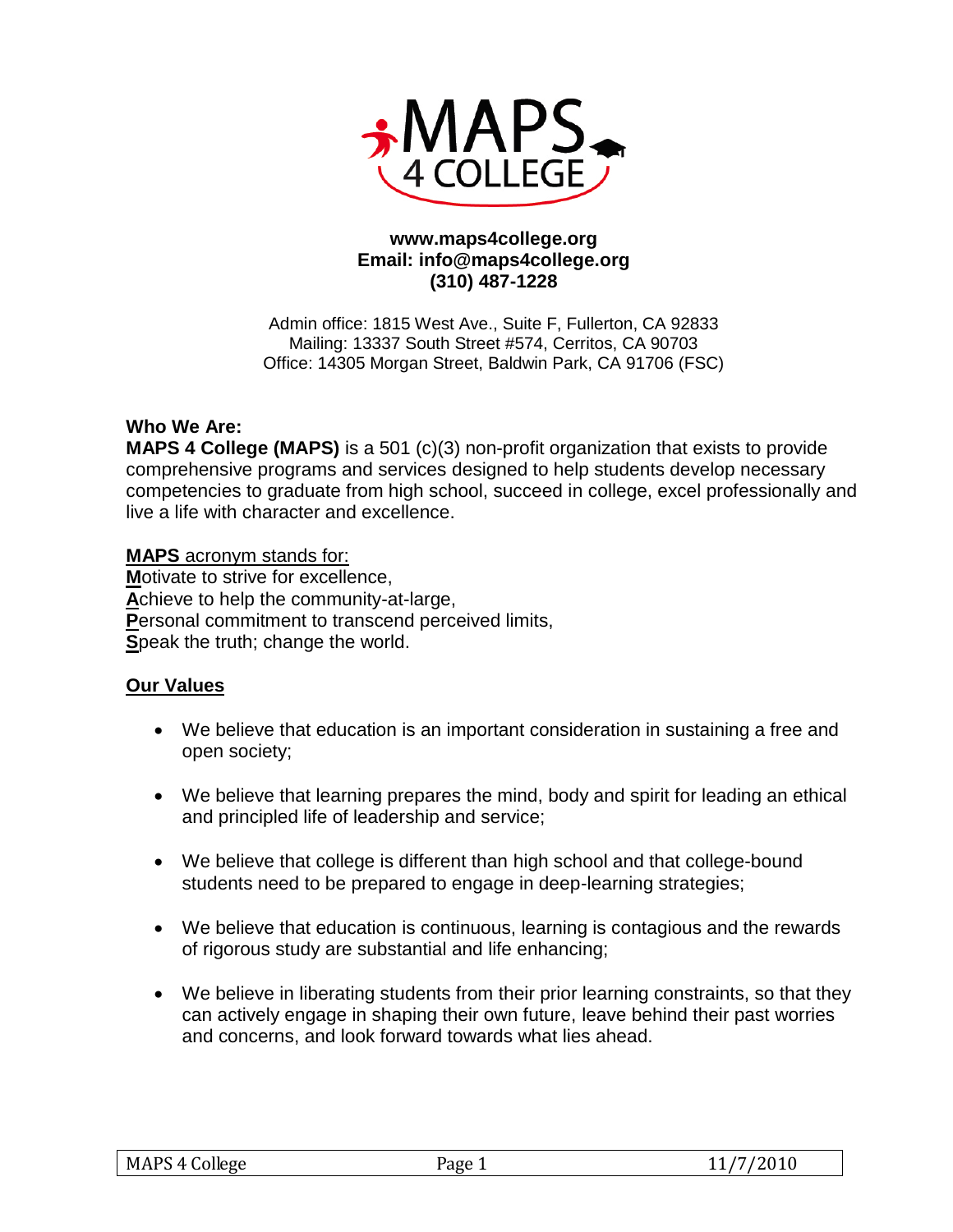# **Our Mission**

MAPS 4 College was founded to help students gain entry into the college/university of their choice as well as the workforce; it engages students in a rigorous comprehensive, one of a kind learning skills program designed to develop and inspire lifelong learning and workforce readiness. This program helps students discover, articulate, and achieve their personal and educational goals regardless of their previous learning difficulty.

## **Our Vision**

We are a pipeline for providing students with the *out-of-classroom* help often needed to graduate from school, go to college, and enter the workforce. We provide a service to the community by engaging school students, couples (married and divorced), and families in healthy activity that enables them to maintain a quality life experience. Included in our approach are the following: teaching about the proper foods to eat, the value of physical exercise and other health related issues. We help to strengthen our communities by making it possible for students and adults to become active citizens who will combat injustices and inequities in their lives. Also, we provide opportunities that will help our clients to become involved in administrative and programmatic internships with MAPS.

#### **Our Goals**

- To develop students both academically and personally, while taking into account their future goals;
- To help students set goals for themselves that will enable them to prepare for college and the workforce;
- To offer mentoring and life-coaching to students so that their transition from the familiarity of home to college is plausible;
- To provide professional development to teachers, counselors, and others in regards to college and workforce readiness; and
- To collaborate with local organizations, schools, and other programs.

**Programs and Services:** These support programs aim to develop students' selfconfidence and foster both academic and personal growth. They are offered through an integrated model consisting of:

- college counseling courses,
- service-oriented internship opportunities,
- financial planning and savings strategies,
- a summer college camp,
- college tours,
- SPICES personal development courses, and
- academic-success seminars.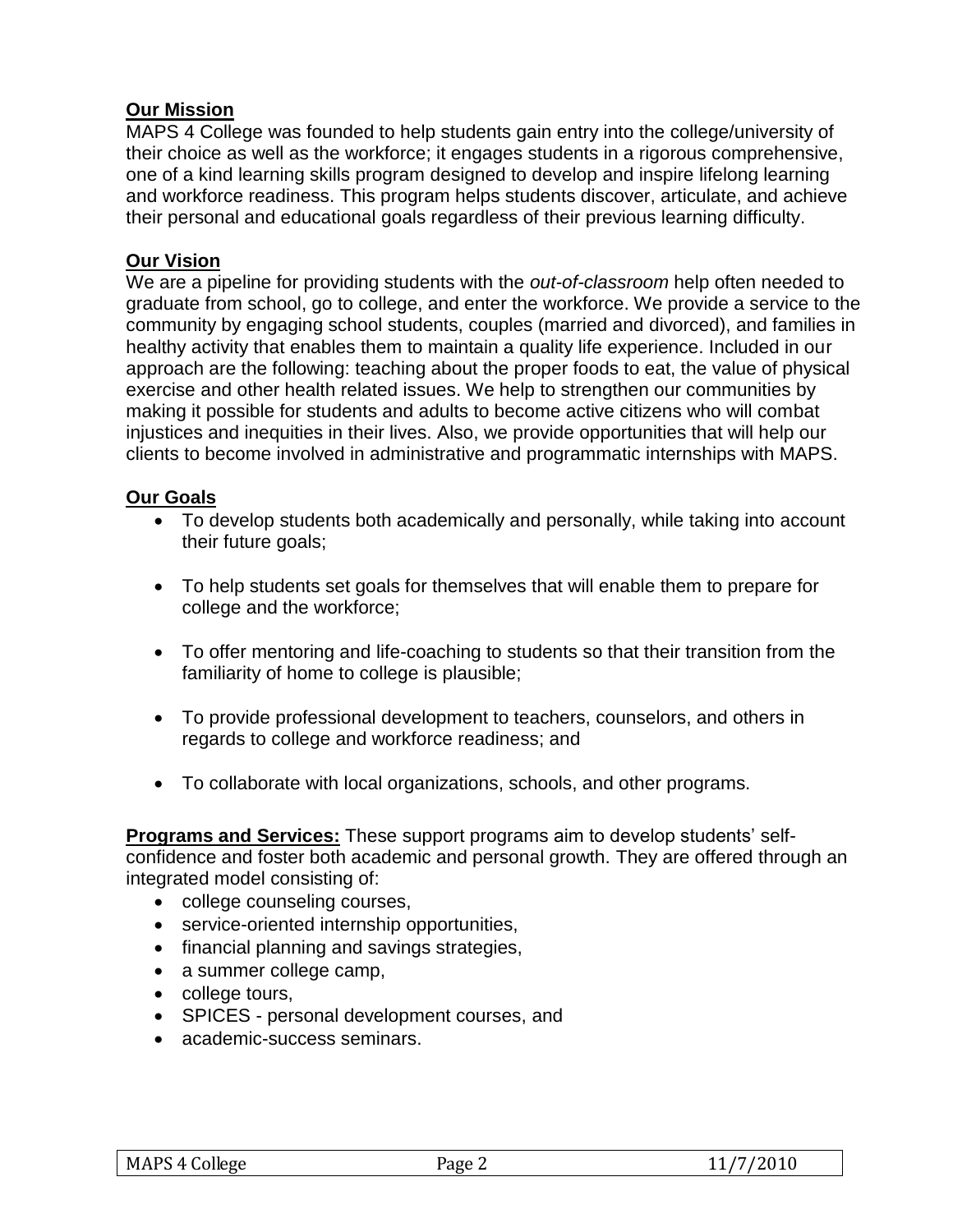**Program Approach:** Our curriculum is **holistic**. In addition to helping students graduate from high school, the staff counsels and advises about going to college and/or the need to pursue practical workforce readiness skills. We target core interpersonal issues that students may face and helps them combat those issues whether they are low selfesteem, stress due to familiar and/or school demands, issues of social acceptance, developing friendships and relationships, use and abuse of drugs and alcohol, low grade point average, conflict resolution, and/or any other learning or interpersonal/social issues that may be negatively affecting their success in school.

**Program Structure:** Program content and knowledge is delivered to students in a variety of ways including:

- Formal classroom study (lecture and interactive);
- Workshops and seminars;
- College career planning and development fairs; and,
- Attendance at educational conferences and leadership training programs.

(Our programs locations include: churches, schools and businesses.)

**Collaborative Partners:** MAPS receives top-notch training from local, regional, national conferences and professional development programs. In turn, we provide these services to our partners, i.e., school districts, communities, and other agencies. It trains various personnel how to help their students succeed in school, college and life.

**Partnerships and Sponsors include:** TELACU, AAUW (American Association of University Women), Regional Admission Counselors of California (RACC), Urban Strategies, Baldwin Park Unified School District (BPUSD), Claremont Colleges, Camino Nuevo High School, Colegio New City High School, Oscar Del La Hoya Animo Charter High School, Downey Adult School, City of Baldwin Park, Cypress College, Fullerton Presbyterian Church, Cerritos Presbyterian Church, ACT, Inc., California Healthy Marriage Coalition, The Korea Times, Zeta Tau Foundation, and much more.

Office Max, Chipotle, McDonalds, K1 Speed, United Food and Commercial Workers International Union (UFCW - Local 1428), San Gabriel Valley Tribune, D & S Bakery, Trader Joes, and Starbucks.

# **Colleges and Universities**

Claremont Colleges (Harvey Mudd College, Pitzer College, Claremont McKenna College, Pomona College, and Scripps College), Hawaii Pacific University, Drexel University, University of Washington - Bothell, Brandeis University, and Columbia College.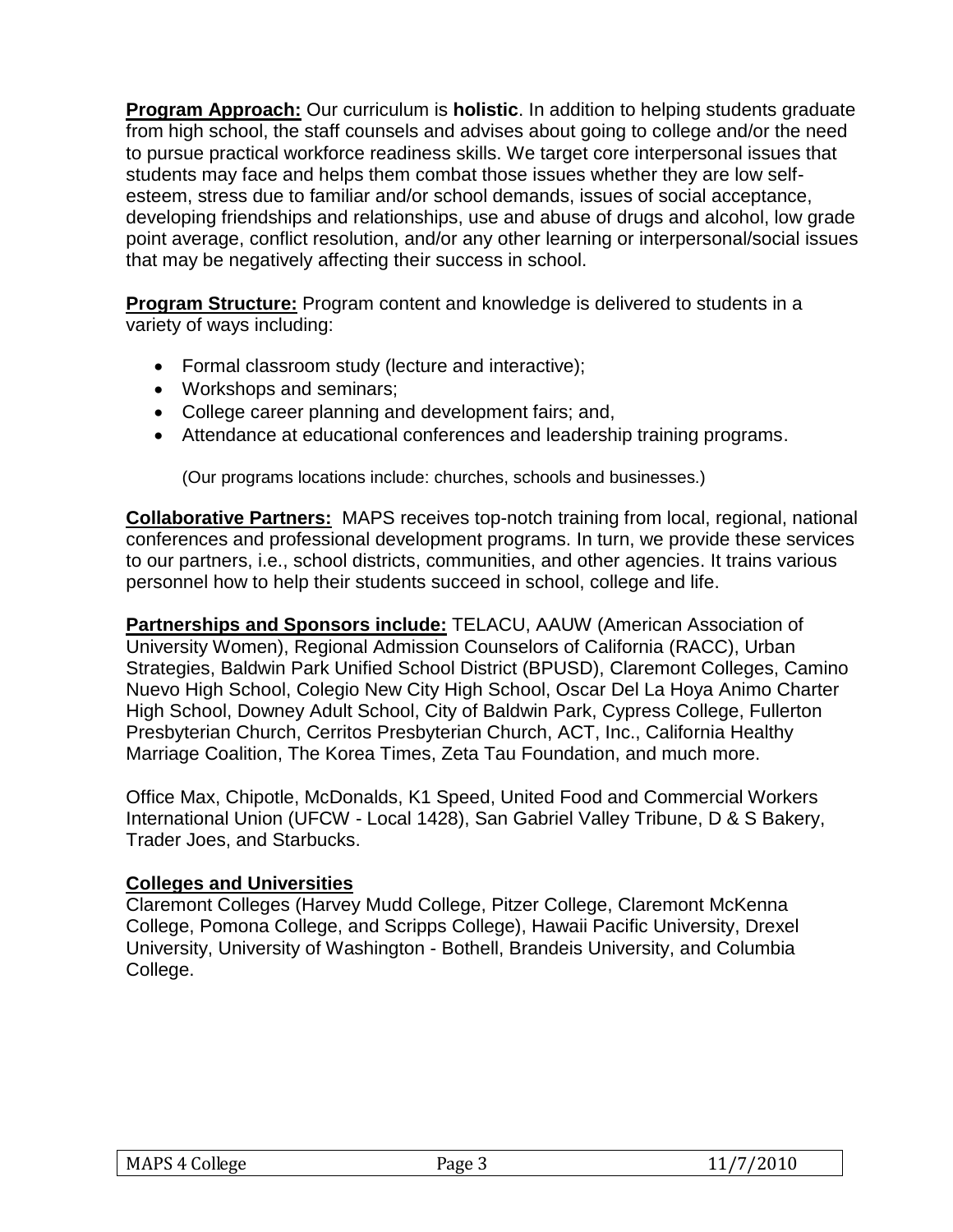# **MAPS 4 College's Track Record (Accepted/Waitlisted)**

| <b>Boston University</b>                                   | <b>Boston College</b>         | <b>Brandeis University</b>             |
|------------------------------------------------------------|-------------------------------|----------------------------------------|
| <b>UC</b> Berkeley                                         | <b>UC</b> Los Angeles         | UC San Diego                           |
| UC Irvine                                                  | <b>UC Santa Cruz</b>          | <b>UC</b> Davis                        |
| UC Santa Barbara                                           | <b>UC</b> Riverside           | CSU Long Beach                         |
| <b>CSU Fullerton</b>                                       | CSU San Bernardino            | CSU San Jose                           |
| CSU San Francisco                                          | <b>Harvard University</b>     | Cornell University                     |
| Princeton University                                       | Columbia University           | Yale University                        |
| San Francisco State University                             | Gettysburg College            | Colgate University                     |
| University of San Diego                                    | Clark University              | Grace College                          |
| New York University (NYU)                                  | Northwestern University       | Hope International University          |
| University of Southern California (USC) Swarthmore College |                               | Tufts University                       |
| Wesleyan University                                        | Duke University               | University of the Pacific              |
| Cal Maritime                                               | Emerson College               | Occidental College                     |
| Drexel University                                          | Harvey Mudd College           | George Washington University           |
| University of Hawaii                                       | <b>Emory University</b>       | U. of Dubuque                          |
| Gordon College                                             | California Community Colleges | <b>Out-of-state Community Colleges</b> |
|                                                            |                               |                                        |

#### **Current Projects for 2010**

#### **New Project**

**Community** = MAPS has sites in Fullerton, Artesia, Downey, and Baldwin Park. MAPS received free facility usage at Family Service Center in the City of Baldwin Park – Recreation and Community Services to provide youth programs.

MAPS also provides on-going internship and community service opportunities to students and adults to gain the job readiness skills needed to be successful in the workplace.

## AAUW - 2 year project in Baldwin Park, CA

MAPS 4 College helps students graduate from high school, get accepted to a college, attend and graduate from college, gain job readiness skills, find a satisfying career and acquire life sustaining skills. The **College Preparatory Mentoring Project** presents students a unique hands-on learning experience that is expected to impact the students and the community. It will transform and empower young female students because they will be ready for college and learn how to become a leader as well as a mentor throughout their community.

## **August - October**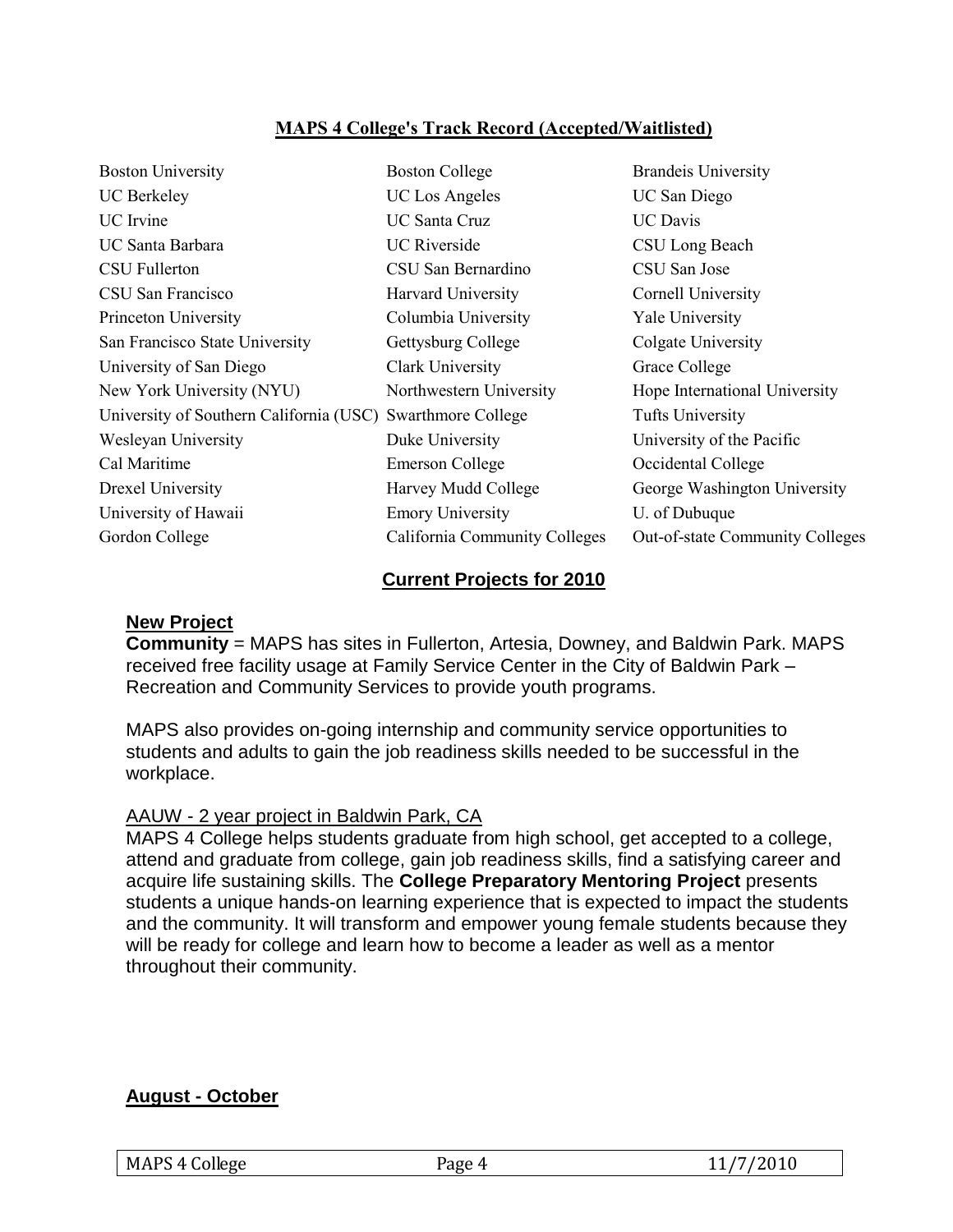\* The College Preparatory Mentoring Project began on September 17, 2010. MAPS will be working with 8 female students.

| <b>Event</b>                                          | <b>Description</b>                                                                                                                                                                          | <b>Date</b>            | <b>Number of</b><br><b>Participants</b> |
|-------------------------------------------------------|---------------------------------------------------------------------------------------------------------------------------------------------------------------------------------------------|------------------------|-----------------------------------------|
| Speaking<br>Engagement                                | MAPS and Bold Faith Ministry had<br>April Hernandez-Castillo (actress from<br>Freedom Writers) and Jose Castillo<br>spoke during the Red Ribbon Week<br>event at the City of Baldwin Park.  | October<br>23          |                                         |
| College Fair at<br>Pasadena City<br>College           | MAPS and ACT, Inc. will be<br>participating at the college fair                                                                                                                             | October<br>16          |                                         |
| Speaking<br>Engagement                                | MAPS and Bold Faith Ministry had<br>April Hernandez-Castillo (actress from<br>Freedom Writers) speak to high school<br>students                                                             | October 1              | School-wide<br>change                   |
| <b>SPICES Curricula</b>                               | MAPS partnered with Oscar Del La<br>Hoya Animo Charter High School to<br>offer the Connections: Dating and<br>Emotions curriculum to 9 <sup>th</sup> and 10 <sup>th</sup><br>grade students | October                | 300<br>students                         |
| <b>SPICES Curricula</b>                               | MAPS partnered with LA Leadership<br>Academy to offer the Connections:<br>Dating and Emotions curriculum to 9 <sup>th</sup><br>and 10 <sup>th</sup> grade students                          | October                | 200<br>students                         |
| <b>SPICES Curricula</b>                               | MAPS partnered with Camino Nuevo<br>High School to offer the Connections:<br>Dating and Emotions curriculum to 9 <sup>th</sup><br>and 10 <sup>th</sup> grade students                       | October                | 118<br>students                         |
| College Tour at<br><b>Cypress College</b>             | MAPS took six adult students to take a<br>tour of the Cypress College camps                                                                                                                 | September<br>15        | 6 students                              |
| Workshop<br>presentation at<br><b>Cypress College</b> | MAPS CEO conducted two<br>presentations                                                                                                                                                     | September<br>15        | 10 students                             |
| <b>Adult School</b>                                   | <b>MAPS partnered with Downey Adult</b><br>School to offer a GED/Career<br>Prep/Internship Training Program                                                                                 | September<br>- October | 12 students                             |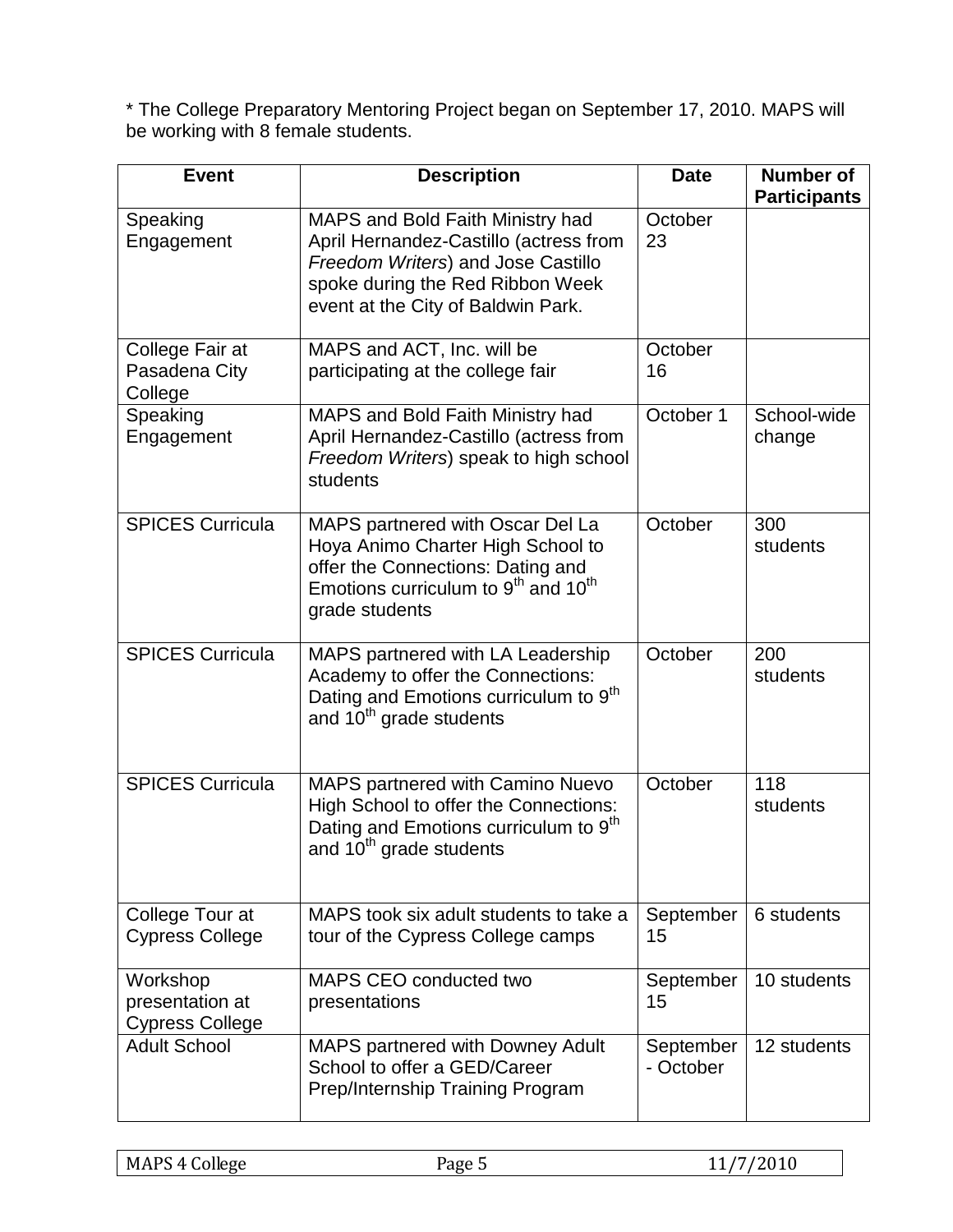| Summer Camp | Students from CA participated in a | August 16-   24 students |
|-------------|------------------------------------|--------------------------|
|             | three-day Mountain Top College     |                          |
|             | Summer Camp at Lytle Creek, CA     |                          |
|             |                                    |                          |

# **May - July 2010**

| <b>Event</b>                                                                              | <b>Description</b>                                                                                                                                                                                                                                                                            | <b>Date</b>            | <b>Number of</b><br><b>Participants</b> |
|-------------------------------------------------------------------------------------------|-----------------------------------------------------------------------------------------------------------------------------------------------------------------------------------------------------------------------------------------------------------------------------------------------|------------------------|-----------------------------------------|
| <b>Adult School</b>                                                                       | MAPS created a new school-wide<br>operational plan that is focused on<br>college and career readiness.                                                                                                                                                                                        | Jan - July             | School-wide<br>change                   |
| <b>Adult School</b>                                                                       | MAPS is collaborating with Downey<br>Adult School to provide a workforce<br>readiness curriculum to be<br>implemented in April.<br>MAPS courses: Business Writing and<br>Grammar 4 the Workforce,<br>Mathematics 4 the Workforce, Career<br>and College Pathways, and<br>Relationship Skills. | June-July              | 25                                      |
| <b>General Assembly</b><br>presenter in<br>collaboration with<br>30 nonprofit<br>agencies | Day One Pasadena in collaboration<br>with Learning Work! Charter School.<br>The presentations are:<br>1. College Readiness-Steps You Need<br>to Take, and<br>2. The 4 C's - Cultural, Social,<br>Emotional, and Human Capital -<br><b>Getting Your Life on Track</b>                          | 7/15/2010<br>7/19/2010 | 100<br>students<br>and 4 adults         |
| <b>ACT Prep</b>                                                                           | <b>Provided ACT Testing at Cerritos</b><br>Presbyterian Church. Students' scores<br>increased around 7-9 points<br>(equivalent to 700-900 SAT points)                                                                                                                                         | May 2010               | 3 students                              |

# **April 2010**

| <b>Event</b>           | <b>Description</b>                        | <b>Date</b> | <b>Number of</b>    |
|------------------------|-------------------------------------------|-------------|---------------------|
|                        |                                           |             | <b>Participants</b> |
| <b>Community Event</b> | Hosted the first annual community event.  | 4/10/10     | 150 parents         |
|                        | MAPS hosted a "Spring to College"         |             | & students          |
|                        | event and an opening ceremony between     |             |                     |
|                        | MAPS and Baldwin Park. Keynote            |             |                     |
|                        | speaker: Senator Gloria Romero,           |             |                     |
|                        | Assemblyman Ed Hernandez, School          |             |                     |
|                        | <b>Board Member Hugo Tzec, Actress</b>    |             |                     |
|                        | <b>Nikki SooHoo</b> from The Lovely Bones |             |                     |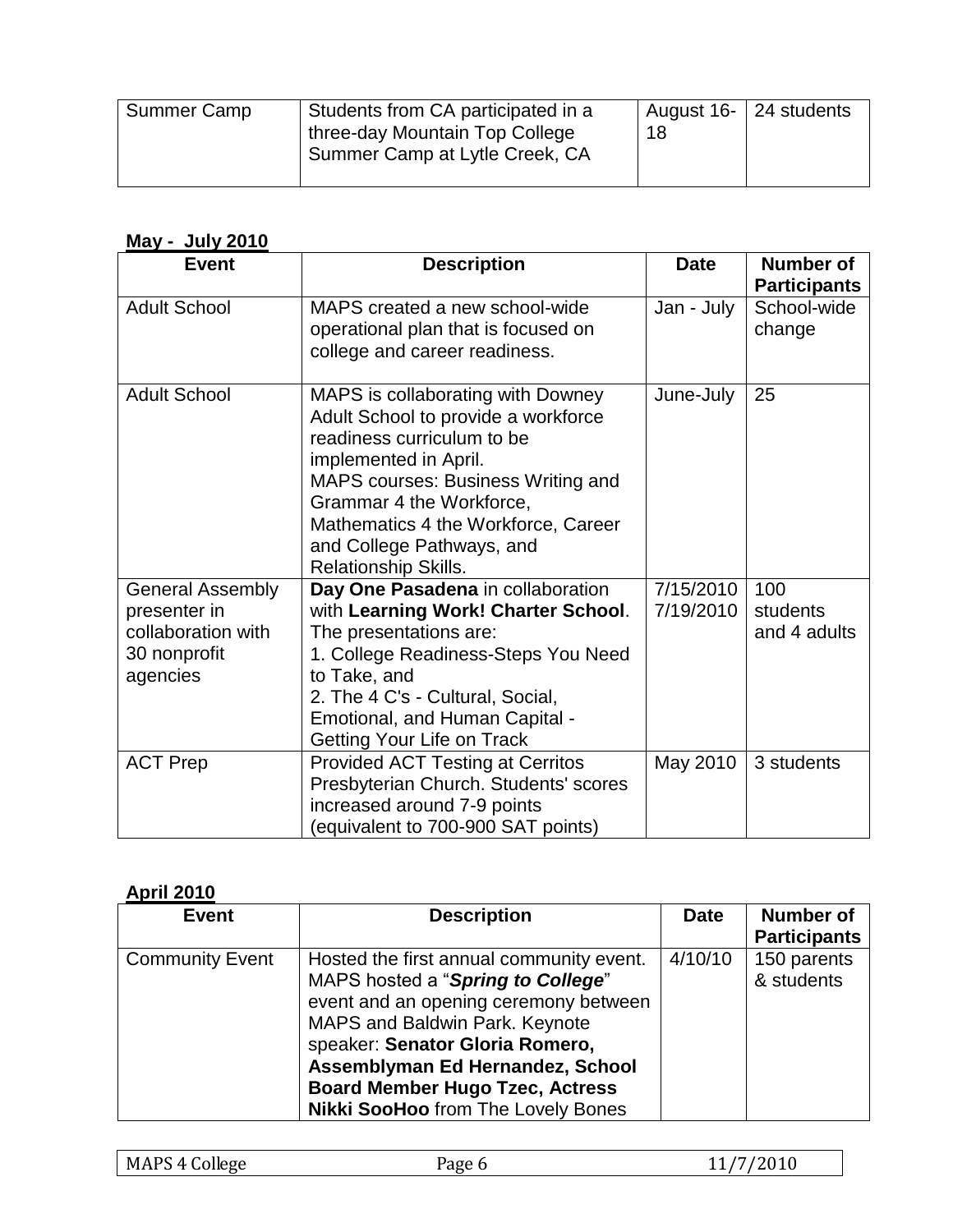|                              | and Bring It On: Fight to the Finish, and<br>much more.                                                                                                                                                                                                                                                                                                                                                                                                                                                                                                                |             |                          |
|------------------------------|------------------------------------------------------------------------------------------------------------------------------------------------------------------------------------------------------------------------------------------------------------------------------------------------------------------------------------------------------------------------------------------------------------------------------------------------------------------------------------------------------------------------------------------------------------------------|-------------|--------------------------|
| Community-Wide<br>event      | MAPS will present a college readiness<br>workshop at the 16th Annual Adelante<br><b>Mujer Latina Conference to inspire</b><br>young Latinas.                                                                                                                                                                                                                                                                                                                                                                                                                           | 4/24/10     | 45 parents &<br>students |
| <b>Adult School</b>          | MAPS launched its first <b>National Career</b><br>Readiness Certificate program in LA<br>County to measure job readiness skills<br>for unemployed, uneducated, and<br>economically disadvantaged adults.<br><b>MAPS courses included Business Writing</b><br>and grammar (5 week), reading (5 week),<br>basic math I and II (10 week), and career<br>and college pathways (7 week). Students<br>participated in 10-week healthy<br>relationship skills course using Pick-A-<br>Partner, Couple-hood, and Ultimate<br>Relationships - divorce prevention<br>curriculum. | 4/26/10     | 25 adults                |
| Counseling &<br>College Fair | MAPS participated in Orange County<br><b>NACAC College Fair as a counselor.</b>                                                                                                                                                                                                                                                                                                                                                                                                                                                                                        | 4/25/10     | 20 parents &<br>students |
| Counseling &<br>College Fair | MAPS' CEO participated on the publicity<br>committee involved with the Los<br><b>Angeles NACAC College Fair</b>                                                                                                                                                                                                                                                                                                                                                                                                                                                        | $4/26 - 27$ | 30 parents &<br>students |
| Counseling &<br>College Fair | MAPS participated in the National<br><b>Hispanic College Fair, CSLA</b>                                                                                                                                                                                                                                                                                                                                                                                                                                                                                                | 4/27/10     | 50-60<br>students        |

# **March 2010**

| <b>Event</b>                                           | <b>Description</b>                                                                                                                        | <b>Date</b>       | <b>Number of</b><br><b>Participants</b> |
|--------------------------------------------------------|-------------------------------------------------------------------------------------------------------------------------------------------|-------------------|-----------------------------------------|
| <b>Adult School</b>                                    | Presented an adult relationship skills<br>class at Downey Adult School                                                                    | 3/2/10            | 8 students                              |
| <b>Relationship Skills</b><br>Development for<br>Youth | Launched a youth relationship skills class<br>at Frontier High School -                                                                   | 3/4/10            | $15 - 30$<br>students                   |
| <b>High School</b>                                     | Presented Explore Interpretive Workshop<br>at Los Angeles Center for Enriched<br><b>Studies (LACES)</b>                                   | 3/10/10           | 200 parents<br>& students               |
| <b>District</b>                                        | <b>Conduct Explore Interpretive Workshop</b><br>at three LAUSD school sites (District 4,<br>6, and 8) to counselors and<br>administrators | $3/16 -$<br>18/10 | 40<br>counselors<br>and admin           |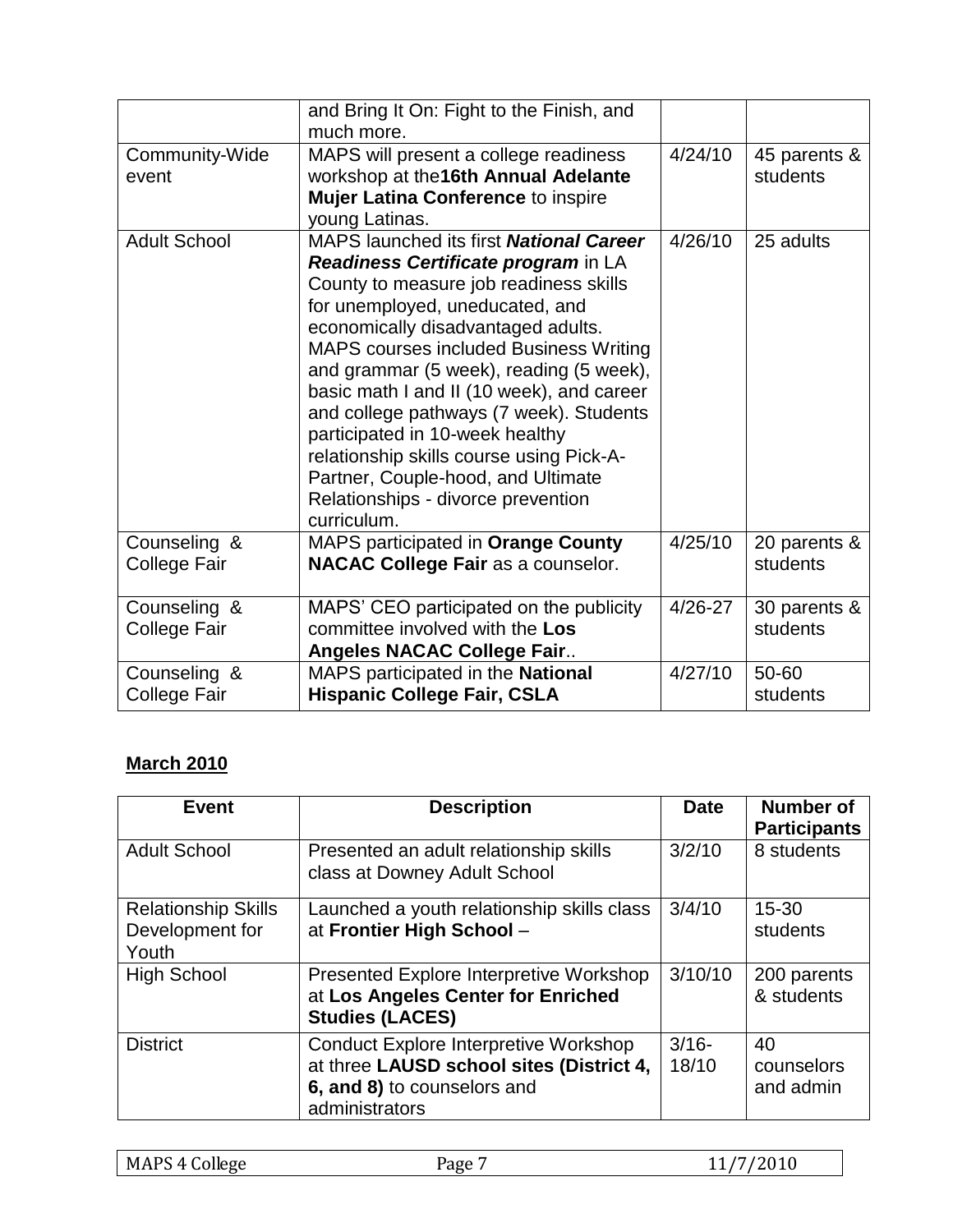|                   | Community meeting   Participated in the DCFS community |         | $3/24/10$   15 adults |
|-------------------|--------------------------------------------------------|---------|-----------------------|
|                   | service meeting held at Unity Church,                  |         |                       |
| College Going and | Participated in the college and career fair            | 3/25/10 | 70-80                 |
| l Career Fair     | at Baldwin Park High School                            |         | students              |

# **February 2010**

| <b>Event</b>                | <b>Description</b>                                              | <b>Date</b>       | Number of<br><b>Participants</b> |
|-----------------------------|-----------------------------------------------------------------|-------------------|----------------------------------|
| <b>Relationship Skills</b>  | MAPS launched 14 youth relationship                             | 2/4/10            | 200                              |
| Development for             | skills program to 200 students at                               |                   | students                         |
| Youth                       | <b>Camino Nuevo High School.</b>                                |                   |                                  |
| <b>Financial Literacy</b>   | <b>Presented four Financial Literacy</b>                        | $2/10-$           | $10 - 15$                        |
| workshops                   | workshops at Cypress College during<br>"Student Success Week" * | 11/10             | students                         |
| Workshop                    | Conducted a financial aid workshop in<br><b>Fullerton</b>       | $2/12$ ,<br>26/10 | 30 parents &<br>students         |
| <b>Community Event</b>      | Presented four financial literacy and                           | 2/20/10           | over 50                          |
|                             | college readiness workshops at San                              |                   | students                         |
|                             | Gabriel Valley's Youth Summit (SGV)                             |                   |                                  |
| <b>High School</b>          | Provided PLAN/ACT Interpretive Training                         | 2/23/10           | 75 parents &                     |
|                             | at Corona Del Mar High School                                   |                   | students                         |
| <b>High School/District</b> | Presented "Developing a Stellar                                 | 2/27/10           | 40 parents                       |
|                             | Academic Resume" and participated in                            |                   | and                              |
|                             | the Torrance Unified School District's                          |                   | students                         |
|                             | College Fair                                                    |                   |                                  |

## **January 2010**

| <b>Event</b>       | <b>Description</b>                                                                                           | <b>Date</b>  | <b>Number of</b><br><b>Participants</b> |
|--------------------|--------------------------------------------------------------------------------------------------------------|--------------|-----------------------------------------|
| <b>High School</b> | Launched youth<br>relationship/interpersonal skills class at<br><b>Colegio New City High School</b>          | Feb-<br>June | 30 students                             |
| <b>High School</b> | Participated in La Sierra/La Vista High<br>School 1 <sup>st</sup> Annual College fair in<br><b>Fullerton</b> | 1/14/10      | over 50<br>students                     |
| Middle School      | Provided Explore Interpretive Training at<br><b>Oak Crest Middle School</b>                                  | 1/26/10      | 60 students<br>and parents              |
| Middle School      | Provided Explore Interpretive Training at<br><b>Earl Warren Middle School</b>                                | 1/27/10      | 60 students<br>and parents              |
| Workshop           | Presented two financial aid workshops in<br><b>Fullerton and Artesia</b>                                     | 1/3010       | 20 students<br>and parents              |

# **2009 Accomplishments**

MAPS 4 College implemented a variety of programs, services and classes aimed at students and adults throughout Los Angeles and Orange County. These programs,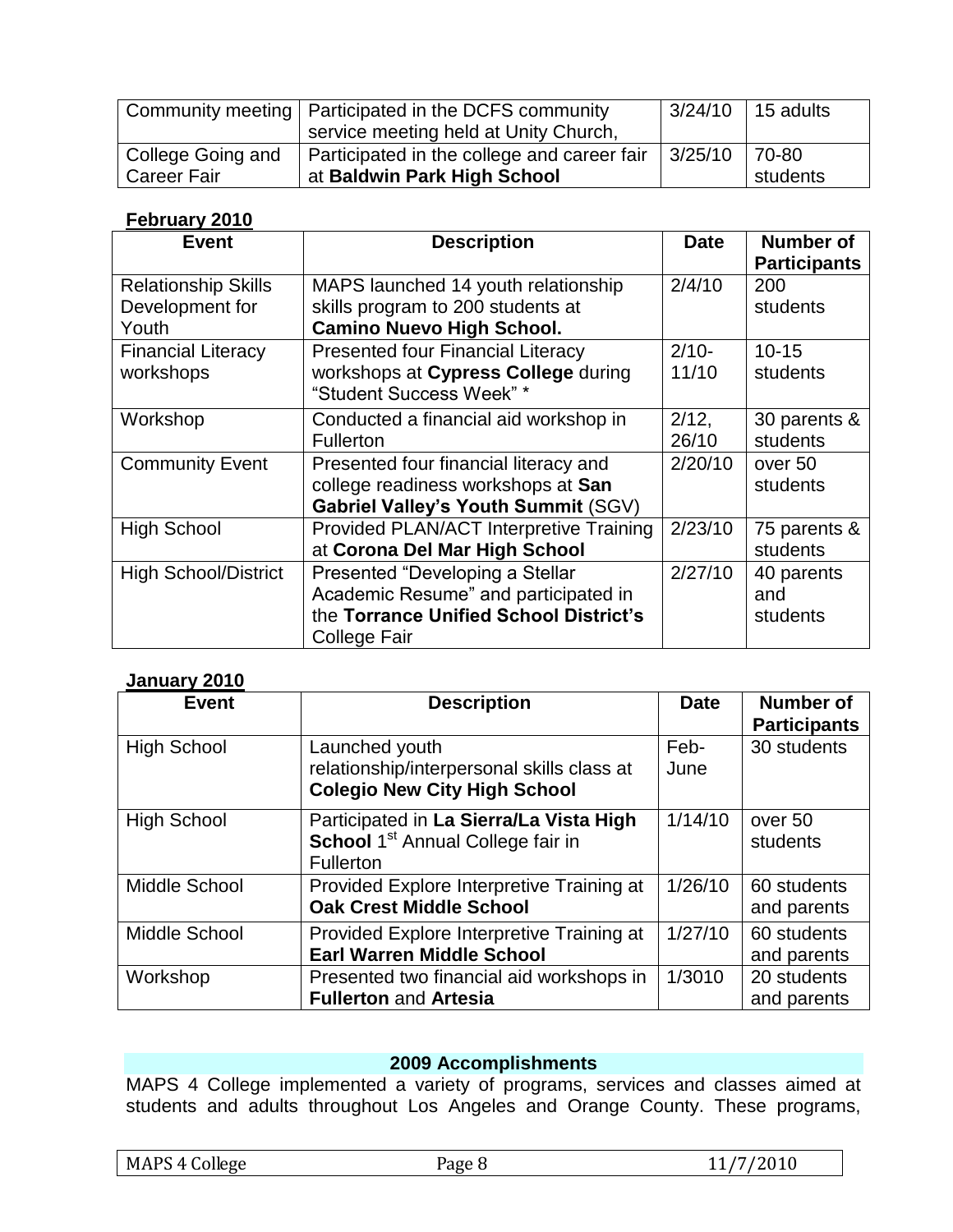services and classes have helped students succeed in school, college and life; they ranged from free to fee-based and are listed below:

| Event                | Description                                               | Date     | # of         |
|----------------------|-----------------------------------------------------------|----------|--------------|
|                      |                                                           |          | Participants |
| Counseling &         | High school seniors learned about the                     |          | 120          |
| <b>College Fairs</b> | college application process; students                     |          |              |
|                      | began the process by developing a list of                 |          |              |
|                      | colleges that might be of interest to them to             |          |              |
|                      | actually applying to the colleges.                        |          |              |
| Counseling           | Counseling and testing preparation advice                 |          | more than    |
|                      | was provided to students at four different                |          | 500          |
|                      | college fairs. These fairs were held at                   |          | students     |
|                      | Pasadena, Anaheim, Fullerton, and                         |          |              |
|                      | Long Beach.                                               |          |              |
| Counseling and       | In collaboration with Korea Daily, MAPS                   | 9/12/09  | over 100     |
| <b>College Fair</b>  | headed the counseling booth at the 4 <sup>th</sup>        |          | students     |
|                      | annual Korean College Fair at Grace                       |          |              |
|                      | Korean Church. Four of MAPS volunteer                     |          |              |
|                      | counselors provided college admission                     |          |              |
|                      | counseling services.                                      |          |              |
| <b>College Fair</b>  | MAPS hosted its first annual college fair in              | 11/12/09 | 60 students  |
|                      | Fullerton, CA in conjunction with the                     |          |              |
|                      | <b>Regional Admission Counselors of</b>                   |          |              |
|                      | California.                                               |          |              |
| Camp & College       | MAPS planned and hosted a summer                          | $8/3 -$  | 29 students  |
| <b>Tours</b>         | camp called the "Mountain Top Summer                      | 5/09     |              |
|                      | <b>Camp</b> " was organized for students in $7th$ –       |          |              |
|                      | 12 <sup>th</sup> grade. Students from all over California |          |              |
|                      | and Nevada participated in an intensive                   |          |              |
|                      | three-day residential college preparatory                 |          |              |
|                      | program. Admissions counselors and                        |          |              |
|                      | college counselors were in-residence at the               |          |              |
|                      | camp. The program was didactic,                           |          |              |
|                      | interactive and content-based.                            |          |              |
|                      | The camp included panel discussions                       |          |              |
|                      | between students and panelists; it provided               |          |              |
|                      | an opportunity for students to learn how to               |          |              |
|                      | effectively communicate with professionals                |          |              |
|                      | around issues of college success. Students                |          |              |
|                      | were provided with a VIP visit to the                     |          |              |
|                      | <b>Claremont Colleges and engaged in a</b>                |          |              |
|                      | private panel presentation hosted by                      |          |              |
|                      | Harvey Mudd College.                                      |          |              |
|                      |                                                           |          |              |
| <b>College Tour</b>  | <b>MAPS</b> sent over 200 students to visit               | 11/16/09 | 200          |
|                      | Chapman University and University of                      |          | students     |
|                      | California, Irvine on a college tour.                     |          |              |
|                      |                                                           |          |              |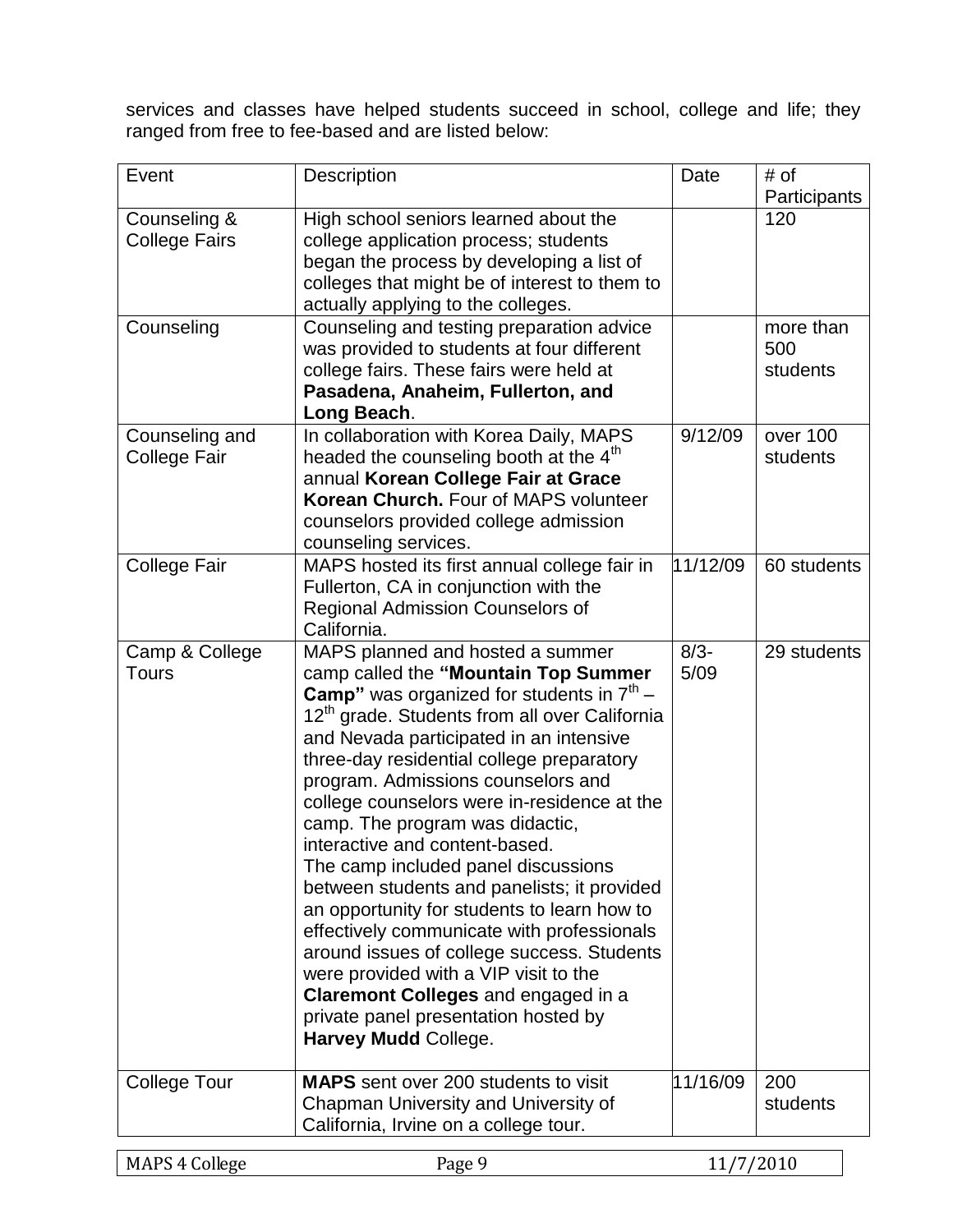| Tutoring                             | On a regular basis, MAPS provided free<br>tutoring services called Peer 2 Peer<br>Mentoring Program every Thursday in<br>Fullerton.                                                                                                                                                                                                                                                                                                         | Year<br>long |             |
|--------------------------------------|---------------------------------------------------------------------------------------------------------------------------------------------------------------------------------------------------------------------------------------------------------------------------------------------------------------------------------------------------------------------------------------------------------------------------------------------|--------------|-------------|
| Internship &<br>Community<br>Service | MAPS provided internship and community<br>service opportunities to high school<br>students, college students, and adults.<br>Students assisted in all aspects of the<br>organization in administration, planning,<br>event coordinating, and teaching. Students<br>acquired real world experience.                                                                                                                                          | Year<br>long |             |
| College Test Prep                    | MAPS began the ACT Test Preparation<br>classes. MAPS students showed marked<br>improvement in their ACT scores. All<br>students took a diagnostic test when they<br>joined the program and that test was<br>compared to the actual scores on their ACT<br>test results. On average, MAPS' students<br>increased their score by 5 points. The<br>highest increase was by 11 points, which<br>was equivalent to 740 points in a SAT<br>score. | 5/1/09       | 37 students |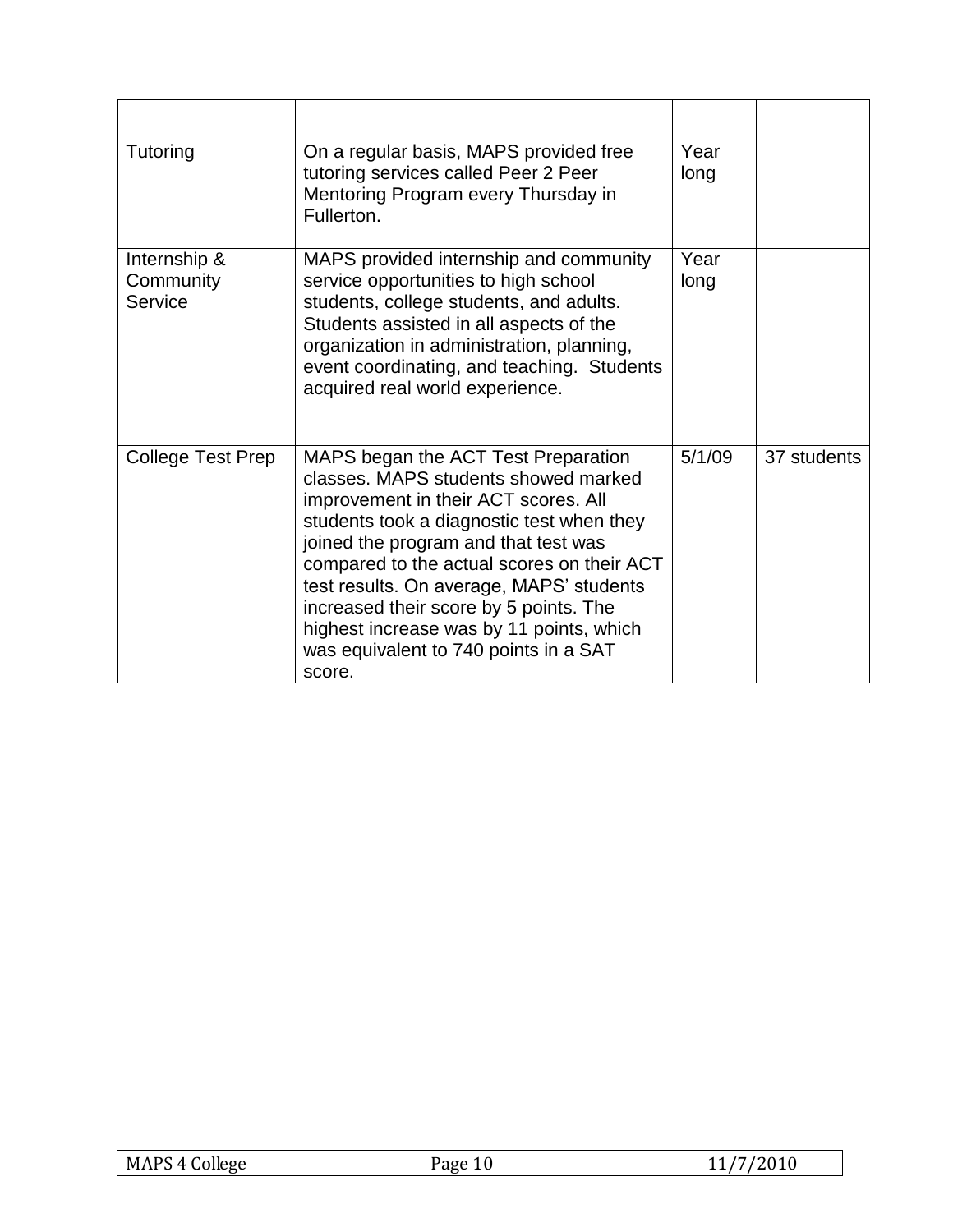# **ACT Test Score Improvements**

Scores improved for students who took the one month ACT Test Prep Course and provided us with the actual test results. More students took the course; however, they have not provided MAPS with a posttest score. Note: An ACT score of 36 is the highest score on the exam.

| <b>Test 0259C</b> | <b>Real ACT Test</b> | <b>ACT Point Gain (SAT equivalent)</b> |
|-------------------|----------------------|----------------------------------------|
| Composite 14      | Composite 25         | 11 points (740 points)                 |
| Composite 24      | Composite 34         | 10 points (660 points)                 |
| Composite 26      | Composite 34         | 8 points (540 points)                  |
| Composite 20      | Composite 27         | 7 points (430 points)                  |
| Composite 27      | Composite 32         | 5 points (330 points)                  |
| Composite 23      | Composite 27         | 4 points (290 points)                  |
| Composite 24      | Composite 28         | 4 points (290 points)                  |
| Composite 29      | Composite 33         | 4 points (290 points)                  |
| Composite 26      | Composite 30         | 4 points (290 points)                  |
| Composite 30      | Composite 33         | 3 points (230 points)                  |
| Composite 27      | Composite 30         | 3 points (230 points)                  |
| Composite 20      | Composite 22         | 2 points (160 points)                  |
| Composite 28      | Composite 30         | 2 points (150 points)                  |
| Composite 33      | Composite 34         | 1 point (140 points)                   |

**Administration -** MAPS moved it's initial office from Los Angeles and opened a new office in Fullerton, CA. The founder, Sarai Koo, attended the Harvard University Summer Institute on College Admission training and made valuable contacts with deans and directors of Ivy League colleges. She was also an invited speaker at "Speaking Truth for Unity" Asian American Youth Summit with Korean Churches for Community Development (KCCD) at the California Endowment.